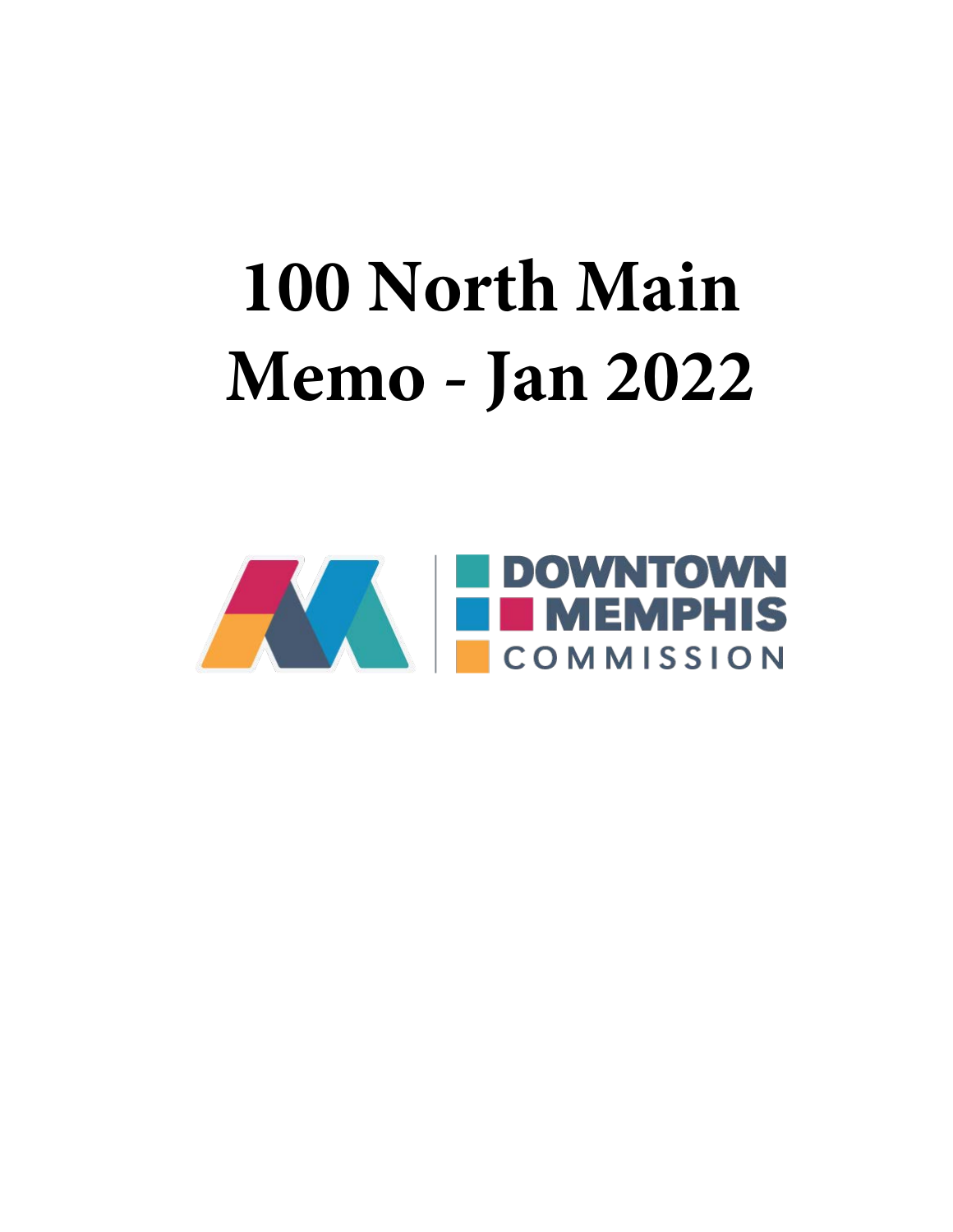

To: Downtown Mobility Authority (DMA) Board of Directors From: DMC Staff & 100 N. Main RFP Committee Date: January 19, 2022 RE: 100 N. Main Request for Proposals - Staff Recommendation

## **Background:**

The Downtown Memphis Commission and its affiliate agencies partnered with the City of Memphis on a bold strategy to acquire, reposition, and redevelop the blighted property at 100 N. Main and the adjacent parcels. Following a 90-day due diligence period, the property was purchased in March 2021 by the DMA, a DMC affiliate, using the PILOT Extension Fund. The use of the PILOT Extension Fund required approval by the DMA, the Center City Revenue Finance Corporation (CCRFC), the City of Memphis Mayor, Memphis City Council, the Shelby County Mayor, and the Shelby County Commission.

The \$10.75M purchase price included 9 total parcels and 2 acres in the heart of the Downtown Core. The 37-story main tower building was originally built in 1965 and is approximately 579,000 square feet in gross area. When it was in use, the net rentable area of the building was approximately 429,000 square feet. The structure has remained vacant since June 2014. The tower building was added to the National Register of Historic Places in April 2015. The overall site also includes four smaller historic buildings totaling around 50,000 square feet, a temporary dog park, and a surface parking lot.

## **RFP Committee:**

The 100 N. Main RFP Committee was formed to help DMC staff create a Request for Proposals (RFP) soliciting redevelopment proposals for the acquired property, reviewing the submissions, and ultimately providing advice on which developer to select. The selected developer will own the property subject to the terms of a development agreement. With the support of DMC staff, the following individuals served as advisors on the RFP Committee:

- Paul Young, DMC President & CEO
- Williams Brack, DMC Board of Directors
- Elliot Embry, DMA Board of Directors
- Anton Mack, CCDC Board of Directors
- Esther Sykes-Wood, Shelby County Land Bank
- Demar Roberts, DMC Board of Directors
- Colin McDoniel, DRB Board of Directors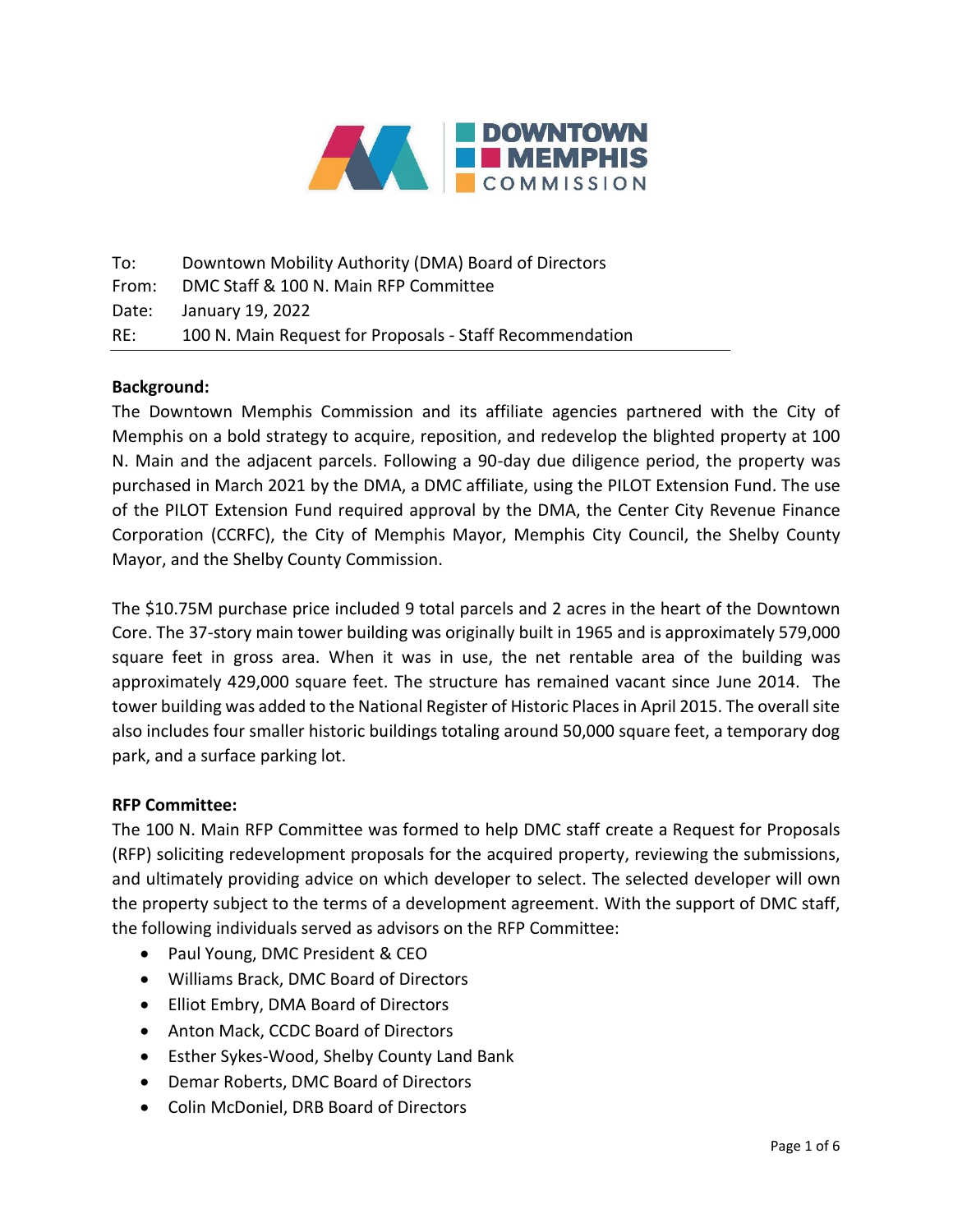- Doug McGowen / Dan Springer, City of Memphis
- Sean Norris, CCRFC Board of Directors
- Rev. Scott Walters, Calvary Church
- Tony Bologna, Consultant to DMC Staff
- James McLaren, DMA/CCRFC Legal Counsel

# **Request for Proposals (RFP) Document:**

DMC staff worked collaboratively with the Committee to draft an [RFP document](https://issuu.com/downtownmemphis9/docs/100_n_main_rfp) describing this unique development opportunity. On June 15, 2021, the DMC issued a formal Request for Proposals inviting qualified firms to submit a proposal for the redevelopment of the entire site. The property is being offered in "as-is" condition.

The RFP was shared proactively and advertised to a local, regional, and national audience. This was done to ensure that the applicant pool was not limited to only local firms. DMC staff led over 30 tours of the building with interested developers, design professionals, and other stakeholders. DMC staff worked with media partners to have stories about the 100 N. Main redevelopment effort placed on broadcast, print, and digital outlets, including national exposure via [Next City](https://nextcity.org/urbanist-news/utilizing-creative-blight-strategy-to-save-a-neighborhood) and [AIA Architect](https://www.architectmagazine.com/aia-architect/aiafuture/the-rebirth-of-memphis-100-n-main_o) Magazine.

In addition to this media coverage, the RFP was promoted prominently on the **DMC** website and through relevant organizations including the American Planning Association (APA), International Council of Shopping Centers (ICSC), Urban Land Institute (ULI), National Trust for Historic Preservation (NTHP), International Downtown Association (IDA), and the Tennessee Historical Commission (THC). Moreover, DMC staff conducted research to identify regional and national developers who might be interested in the RFP. As a result, over 300 direct emails were proactively sent to developers with an invitation to explore the opportunity and tour the site if interested. This comprehensive outreach strategy was instrumental in attracting interest from eleven local and national development teams.

The RFP stated the following project goals:

- Create a high-quality development that appropriately fits the downtown context and exemplifies design excellence.
- Develop the entire 2-acre site in a manner that builds compact critical mass, increases density, and significantly grows the tax base.
- Improve the pedestrian experience and support increased mobility options.
- Establish a clear commitment to diversity and inclusion by including Minority and Women-Owned Business Enterprise (MWBEs) in the project's ownership, design, and construction.
- Create a mixed-use project that adds 18-hour vibrancy to the neighborhood.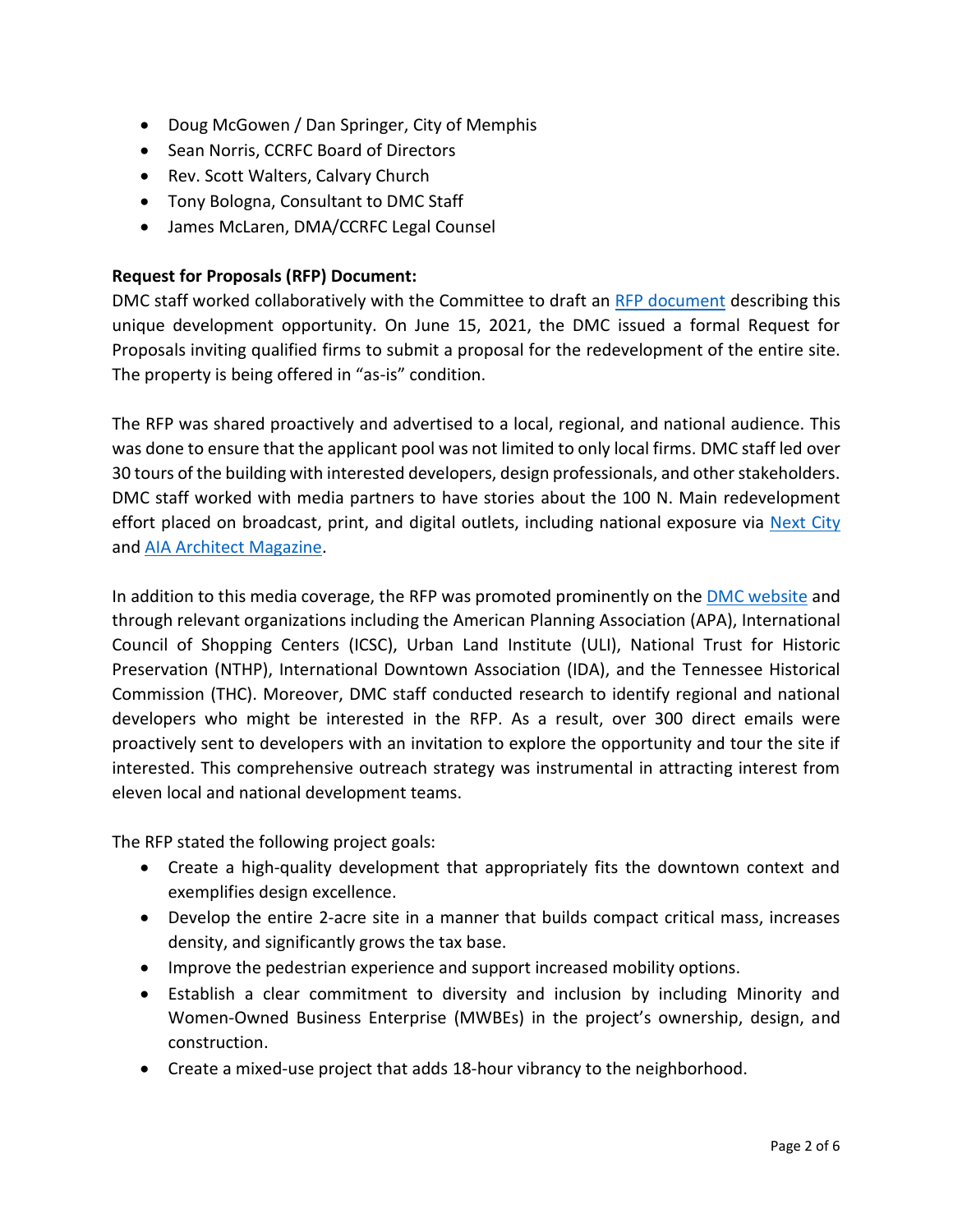- Adaptive reuse of the existing buildings and new infill development on the surface parking lot is the preferred strategy, if economically viable.
- Leverage public parking as an amenity to support Downtown growth and unlock development potential.
- Use available development incentives efficiently to maximize public benefit and minimize public costs.

# **Evaluation Process:**

Eleven responses were submitted by the August 31, 2021, application deadline. Ten of the proposals were found to be complete and advanced for initial interviews with DMC staff and the Committee. The main goal of the first round of interviews was to identify firms with the most relevant experience. The RFP placed a clear priority on selecting a developer with a proven track record of financing and delivering high-quality commercial projects of a similar scale and level of complexity to 100 N. Main. The proposal also needed to be economically sound, supported by realistic market assumptions, and not face insurmountable regulatory hurdles or constraints.

As a result of a detailed review of each proposal and 10 interviews, the following six teams were advanced for second-round interviews:

- 100 North Main Development Partners (Representative Kevin Woods)
- Russell Glen & Matthews Southwest (Representative Terrence Maiden)
- Alexander Company (Representative Joseph Alexander)
- Block RES & Sunflower Dev. Group (Representative Aaron Mesmer)
- Flaherty & Collins (Representative David Flaherty)
- Carlisle Development Company, LLC (Representative Chance Carlisle)

The second round of interviews provided an opportunity to ask detailed questions about each plan and challenge the various development assumptions contained within the proposals. All 6 of the finalist proposals contemplated the adaptive reuse of the 37-story tower and some type of infill development in the existing surface parking lot. The development programs of each proposal were largely similar, with the most common being a mix of commercial uses, including hospitality, residential, office, parking, and ground-floor retail.

After conducting two rounds of interviews, it was the opinion of the Committee that several of the finalist firms were well-qualified and likely able to successfully deliver a high-quality redevelopment project. After significant deliberation, a consensus emerged from DMC staff and the RFP Committee to identify the 100 North Main Development Partners team, led by Kevin Woods, as the preferred development team.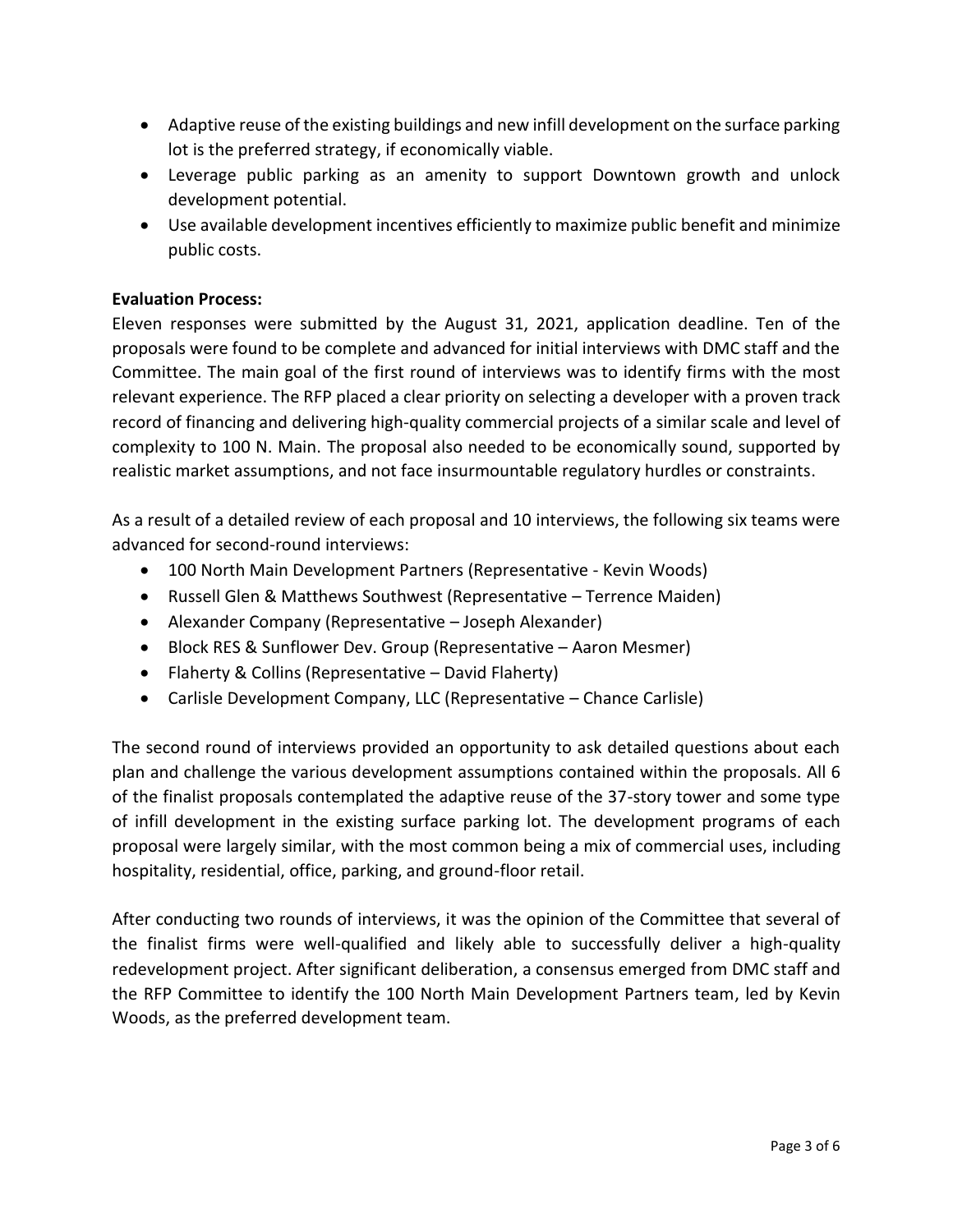# **Recommended Team:**

100 N. Main Development Partners is led by Kevin Woods and includes Billy Orgel, Jay Lindy, Adam Slovis, and Michael McLaughlin as team partners. Members of this team have significant experience in Downtown Memphis redevelopment projects. The developer's most relevant project examples include the following:

- Tennessee Brewery, 495 Tennessee Street; Adaptive reuse and new construction for 273 apartments, office, retail, and parking. (\$52.5M)
- Conwood/Snuff District, Uptown Memphis; Adaptive reuse and planned new construction for 725 apartments, office, retail, and parking. (+\$205M)
- Oliver & Stewart Buildings, 99-105 S. Front Street; Adaptive reuse for 111 apartments and 1,500 sf commercial. (\$31.5M)
- Madison Midtown, 1544 Madison Avenue; New construction for 220 apartments. (\$40.1M)
- FedEx Logistics HQ, 145 Lt. George W Lee Avenue; 200,000 sf office renovation. (\$62.5M)

# **Conceptual Development Plan:**

While the final development budget and development program will normally evolve during the due diligence and design development period, the following points describe key components of the current proposal:

- \$267,818,004 total development budget for renovation of the existing tower and new infill development with structured parking on the south half of the site.
- Development team will pay DMA \$10,000,000 to acquire the 2-acre site in a fee simple transaction.
- Existing tower will be renovated to include approximately 180-210 apartments, fullservice hotel with 154-200 keys, renovation of the 420-space parking garage, 60,000 sf office space for the City of Memphis, and 38,000 sf retail, restaurant, and rooftop amenities.
- New infill construction on the southern half of the site will include approximately 140 apartments, 3,000 sf ground-floor retail, and a new parking structure with 352 parking spaces.
- Development team will utilize the previously-approved \$10M Accelerate Memphis grant funding for public infrastructure, public parking, and blight remediation.
- 20-year PILOT contemplated with the option to go to the State of Tennessee to request a 30-year PILOT if deemed necessary to make the project economically viable.
- Developer will pursue Federal Historic Tax Credits as a key part of the capital stack.
- To fill a project gap of approximately \$14M, the developer is exploring the potential to bond against available revenue streams such as the TDZ surcharge, parking operating income, and other sources when identified.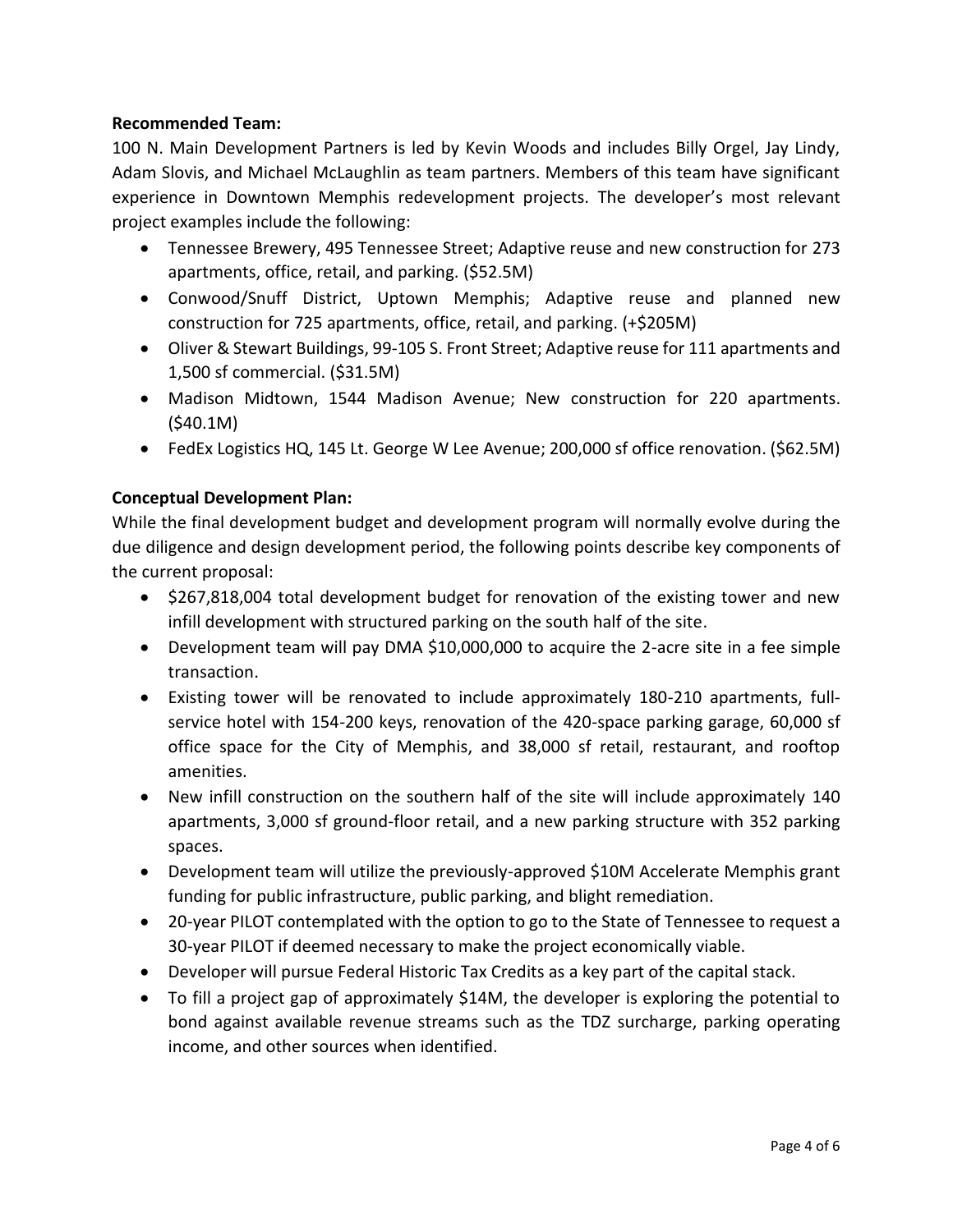# **Commitment to Diversity and Inclusion:**

The development team is committed to working with the DMC, the City of Memphis, and local minority business councils in a focused effort to maximize MWBE participation in all project phases, including design, construction, and equity ownership.

All contractors and subcontractors involved in this project will be required to meet or exceed the minimum requirements of the DMC's Equal Business Opportunity (EBO) program. The development team has a commitment to inclusion that will extend far beyond the minimum requirements of the EBO program. Even at this early stage in the development process, a number of MWBE consultants have already been identified as team members during the predevelopment stage. While always subject to change based on consultants' availability and project need, the following team members are MWBE certified:

- Allworld Project Management: Project Coordination & Management
- M&M Enterprises: Apartment Leasing & Management
- Carpenter Law, PLLC: Bond Counsel
- Judith Johnson & Associates: Historic Preservation
- Design Love Studio: Architecture
- Innovative Engineering Services (IES): Mechanical, Electrical, Plumbing, and Fire Protection

In addition, the development team has already started the process of reaching out to local minority investors to gauge their level of interest in contributing at-risk equity investment to the project. That work continues. Based on these preliminary discussions and enthusiastic responses, the development team hopes to achieve +30% in local minority investor participation with respect to the total number of equity partners. Also, the team has identified several MBE-owned office tenants and retail businesses who have expressed an initial interest in learning more about locating their businesses and retail operations in the project. In summary, DMC staff is highly confident in the ability of this development team to successfully meet the top project goal of including women and people of color throughout the project's ownership, design, and construction.

## **Next Steps & Staff Recommendation:**

A two-step approval process is being recommended. As a first step, DMC staff is requesting that the DMA select the 100 North Main Development Partners team, led by Kevin Woods, as the preferred development team today. The developer will have exclusive rights to perform any necessary due diligence and refine the design and development proposal at their own expense. It is anticipated that the developer will need to expend significant financial resources on exploratory work, design, and related due diligence to ascertain the current condition of the building and create a more accurate development budget based on additional architectural design and engineering work. During this due diligence period, the DMA will still own the property as it does today. Concurrently with this due diligence period, DMC staff and legal